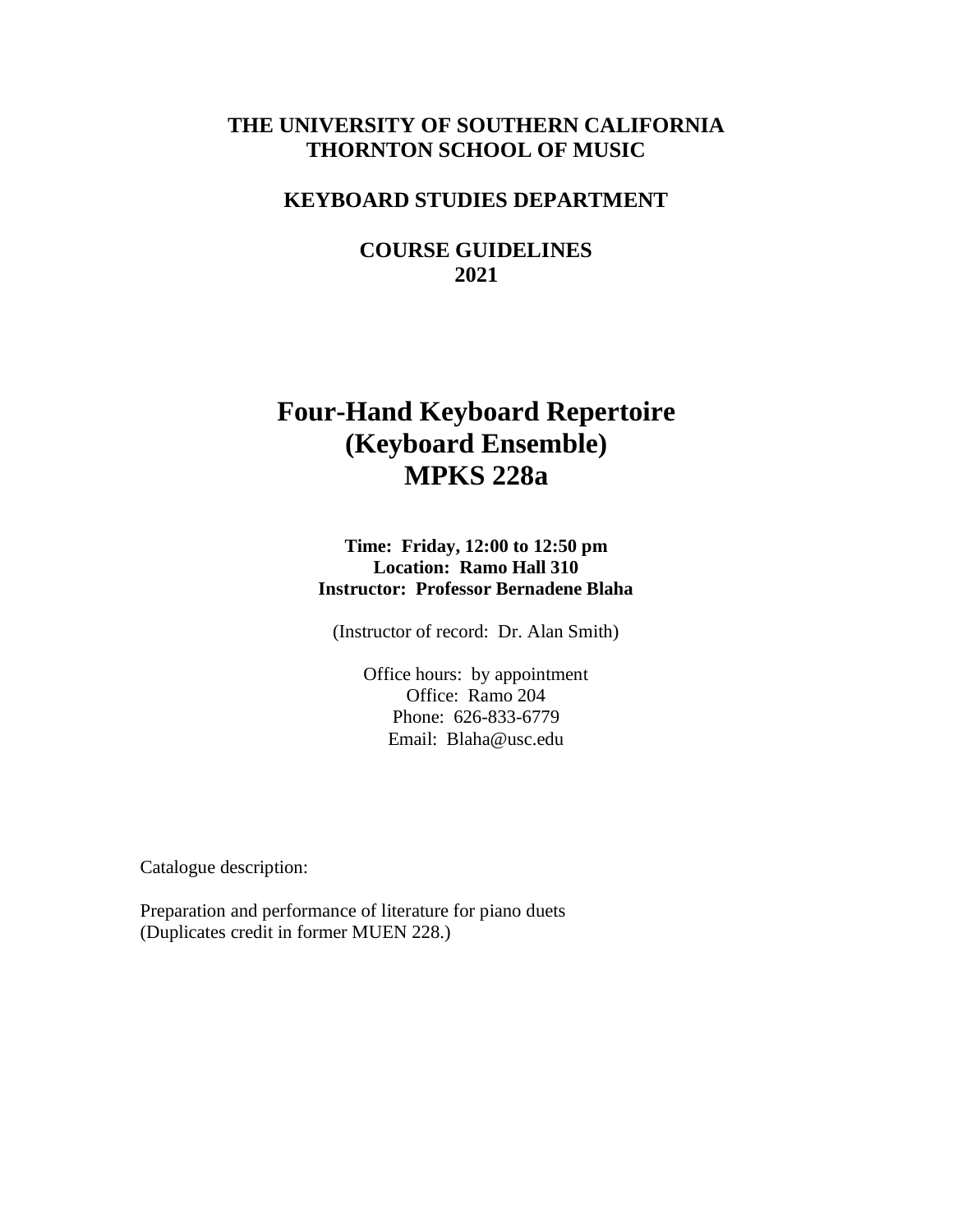# **KEYBOARD ENSEMBLE 228a**

# **Course Objective**

To perform one or more masterworks for piano 4 hand ensemble in a master class situation. An introduction to the standard repertoire and general overview of the history, development and denouement of this performance practice provides the skeletal structure for this course.

#### **Grading**

Preparation and participation in 14 weekly class sessions = 50% Performance of assigned repertoire throughout the semester  $= 50\%$ 

#### **Course Logistics**

Each keyboard player will be assigned a partner with whom to collaborate. Coaching sessions take place in a master class format at the weekly class. Duos play on a rotation basis, pending the size of class. It is estimated that each team will perform once every two or three weeks. The format of each of the sessions is as follows:

In each class, three duos perform music that has been assigned. The teacher spends 15 minutes with each group and discusses problem areas, offers suggestions for correction, and coaches the rehearsal of these suggestions. The other class participants are encouraged to critique the performance in a constructive manner and there is generally a brief discussion of the historical background of the assigned repertoire and composer. The teacher usually focuses intensely on an aspect of the ensemble techniques required to effect a polished performance. A list of typical subjects follows:

The art of playing together – ensemble technique. The technique of listening to the ensemble as a performance of one. The art of practice and rehearsal. Cuing – the technique of signaling and communicating the direction of a performance/ Tempo control to maintain the precision of the ensemble and to stay together during any retards, accelerandos or tempo changes. Pedaling – the technique of one pianist clearly controlling the pedals for the duo. Articulations and synchronization of the notes. Dynamic control and balance: analysis of the voices which are the most important and need to be heard. Structural analysis: the study of the music's form. Communication: the study and projection of the music's character and spirit.

The art of performance – developing security, fluidity and projection under pressure.

Final Examination Equivalent: Concert performance of assigned music before the class audience.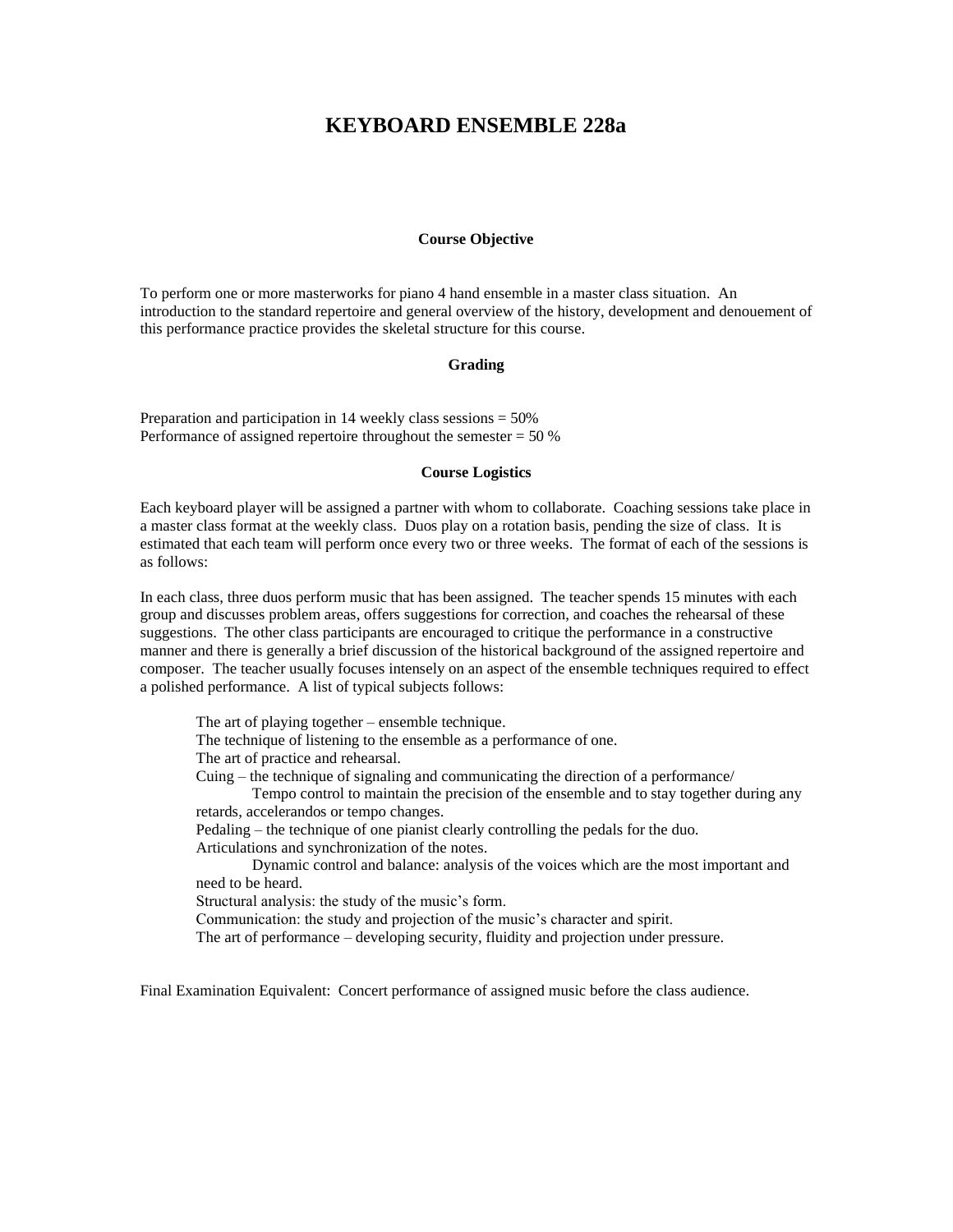This course is being offered in an in-person modality. Please be attentive to the class attendance policy found in this syllabus. Online alternatives will not be considered unless I am presented with a directive from the offices of Student Health or Student Affairs. However, if on any day you are ill or otherwise cannot complete Trojan Check to produce a valid Campus Day Pass, stay home. In that case, contact me to make up work or otherwise maintain contact with the class.

Statement for Students with Disabilities

Any student requesting academic accommodations based on a disability is required to register with Disability Services and Programs (DSP) each semester. A letter of verification for approved accommodations can be obtained from DSP. Please be sure the letter is delivered to me as early in the semester as possible. DSP is located in STU 301 and is open 8:30 a.m. – 5:00 p.m., Monday through Friday. The phone number for DSP is (213) 740-0776. Website and contact information for DSP: [http://sait.usc.edu/academicsupport/centerprograms/dsp/home\\_index.html,](http://sait.usc.edu/academicsupport/centerprograms/dsp/home_index.html) (213) 740-0776 (Phone), (213) 740-6948 (TDD only), (213) 740-8216 (FAX) [ability@usc.edu.](mailto:ability@usc.edu)

## Statement on Academic Integrity

USC seeks to maintain an optimal learning environment. General principles of academic honesty include the concept of respect for the intellectual property of others, the expectation that individual work will be submitted unless otherwise allowed by an instructor, and the obligations both to protect one's own academic work from misuse by others as well as to avoid suing another's work as one's own. All students are expected to understand and abide by these principles. *Scampus,* the Student Guidebook, contains the Student Conduct Code in Section 11.00, while the recommended sanctions are located in Appendix A: [http://www.usc.edu/dept/publications/SCAMPUS/gov/.](http://www.usc.edu/dept/publications/SCAMPUS/gov/) Students will be referred to the Office of student Judicial Affairs and Community Standards for further review, should there be any suspicion of academic dishonesty. The Review process can be found at: [http://www.usc.edu/student-affairs/SJACS/.](http://www.usc.edu/student-affairs/SJACS/)

## Emergency Preparedness/Course Continuity in a Crisis

In case of a declared emergency if travel to campus is not feasible, USC executive leadership will announce an electronic way for instructors to teach students in their residence halls or homes using a combination of Blackboard, teleconferencing, and other technologies.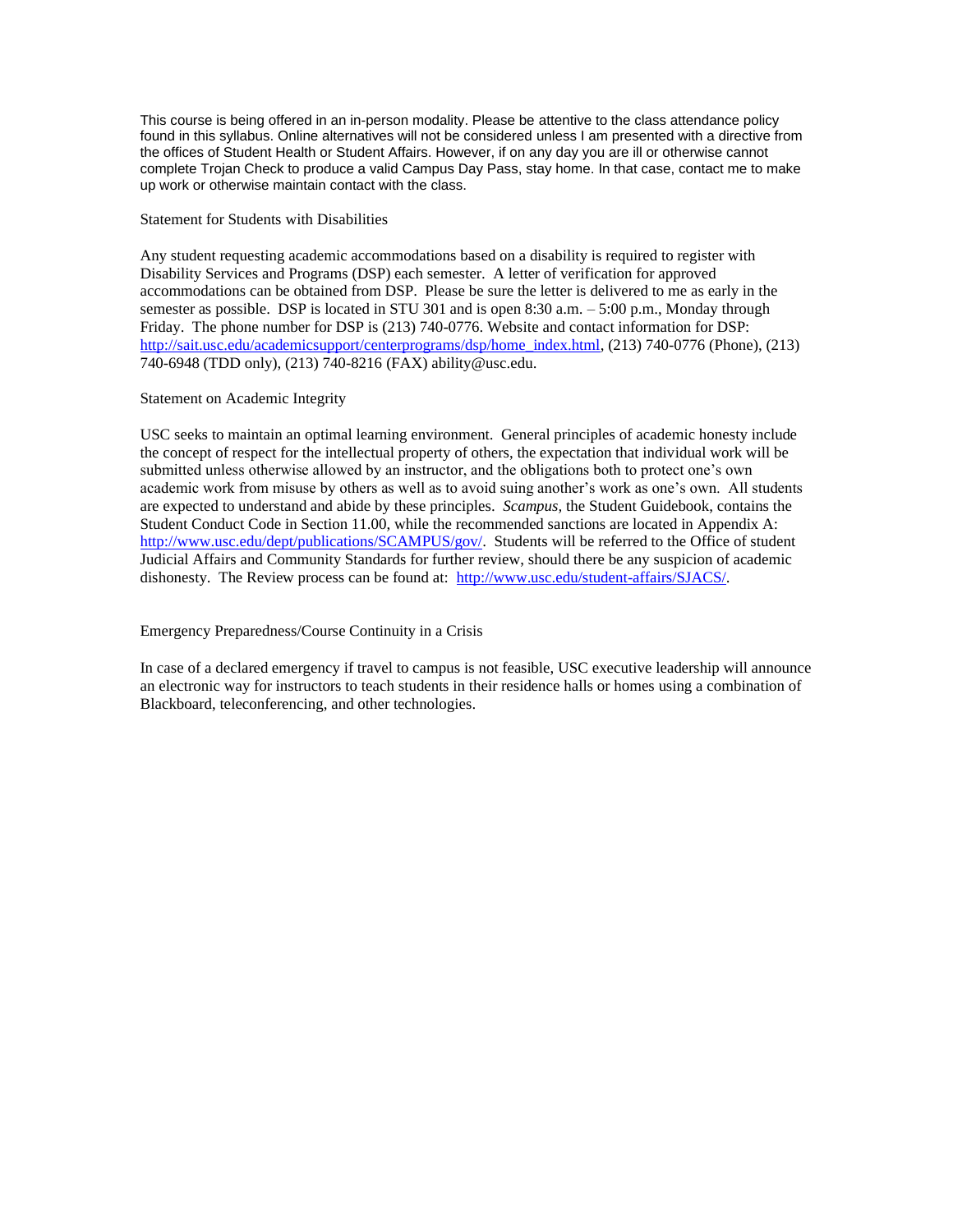# **TYPICAL 4 HAND REPERTOIRE FOR MPKS 228a**

Beethoven Sonata Op. 6 Three Marches, Op. 45 Variations on an Air of Count Waldstein Variations on the song "Ich denke dein" Bizet Jeux d'Enfants Brahms Hungarian Dances Liebeslieder Op. 52 and 65 Corigliano Gazebo Dances (1972) Debussy Petite Suite Dvorak From the Bohemian Forests, Op. 68 Legends, Op. 51 Slavonic Dances, Op. 46 Faure Dolly Suite, Op. 56 Liszt Hungarian Rhapsody No. 2 Les Preludes Mendelssohn Adagio and Allegro Brilliante, Op. 92 Moszkowski From the Foreign Lands Spanish dances Mozart Fantasy in f minor K. 608 Sonata in D, K 381 Sonata in F, K497 Sonata in C, K521 Poulenc Sonata "1918" Rachmaninoff Six Morceaux, Op. 11 Ravel "L'Eventail de Jeanne" (Complete) Ma Mere l'Oye Saint-Saens Duettino, Op. 10 Konig Harfagar, Op. 46 Satie Parade Schubert Fantasie in f minor, Op. 103 Grand Duo in C, Op. 104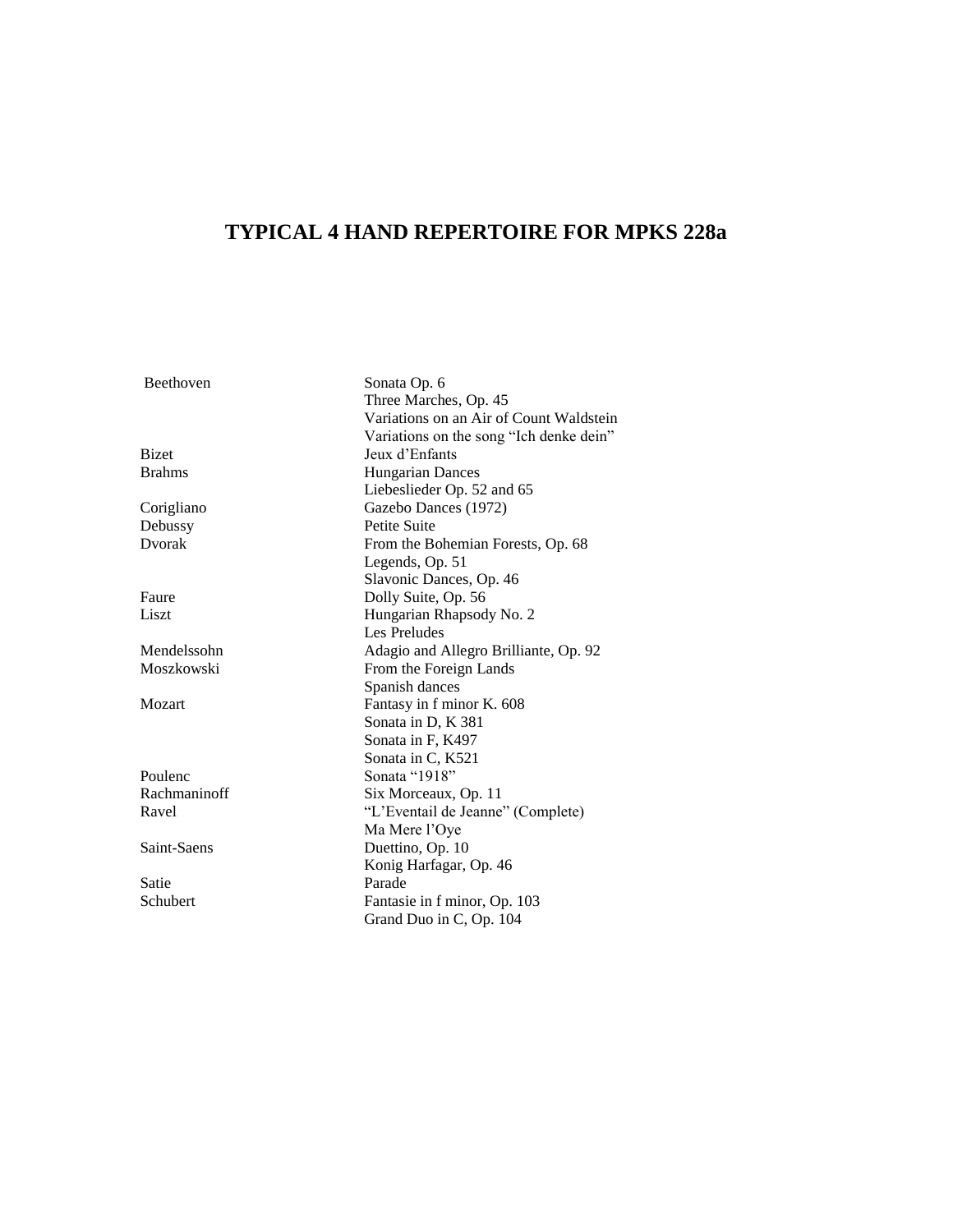## **BIBLIOGRAPHY – 228 Class and Piano Performance**

McGraw, Cameron. *Piano Duet Repertoire: Music Originally Written for One Piano, Four Hands.* Indiana University Press, 2001

Hinson, Maurice. *Music for More than One Piano – An Annotated Guide.* Indiana University Press, 2001

Hinson, Maurice*. The Pianist's Guide to Transcriptions, Arrangements and Paraphrases*. Indiana University Press, 2001

Rosenblum, Sandra. *Performance Practices in Classic Piano Music*, Indiana University Press, 1988

#### **COLLABORATIVE MUSIC REPERTOIRE**

Berger, Melvin. *Guide to Chamber Music.* New York: Dodd, Mead and Company, Inc., 1985.

Hinson, Maurice. *The Piano in Chamber Ensemble*. Bloomington, IN: Indiana University Press, 1978.

McCalla, James. Twentieth-Century Chamber Music (Routledge Studies in Musical Genres). New York: Routledge, 2003

Ulrich, Homer. *Chamber Music*. New York: Columbia University Press, 1966

# **GENERAL MUSIC PRACTICE, PERFORMANCE AND PSYCHOLOGY**

Bruser, Madeline. *The Art of Practicing: A Guide to Making Music from the Heart*. New York: Random House, Inc., 1997.

Craze, Richard. *Teach Yourself the Alexander Technique*. Chicago, IL: McGraw-Hill Companies, 1996

Gordon, Stewart. *Mastering the Art of Performance: A Primer for Musicians*. New York: Oxford University Press, 2006.

Green, Barry. *The Inner Game of Music.* New York: Bantam Doubleday, 1986.

Herrigel, Eugen. *Zen in the Art of Archery*. New York: Vintage Books, 1981

Klickstein, Gerald. *The Musician's Way: A Guide to Practice, Performance, and Wellness*. New York: Oxford University Press, 2009.

Levitin, Daniel J. *This is Your Brain on Music: The Science of a Human Obsession*. New York: Plume Penguin Group, 2007

Sacks, Oliver. *Musicophilia: Tales of Music and the Brain*. New York: Alfred A. Knopf, 2007

Scott, Cyril. *Music: It's Secret Influence Throughout the Ages*. Santa Fe, NM: Sun Publishing Company, 1996

Seashore, Carl E. *Psychology of Music*. New York: Dover Publications Inc., 1967

## **PIANO PERFORMANCE**

Cooke, James Francis. *Great Pianists on Piano Playing: Godowsky, Hofmann, Lhevinne, etc*. New York: Dover Publications Inc., 1999.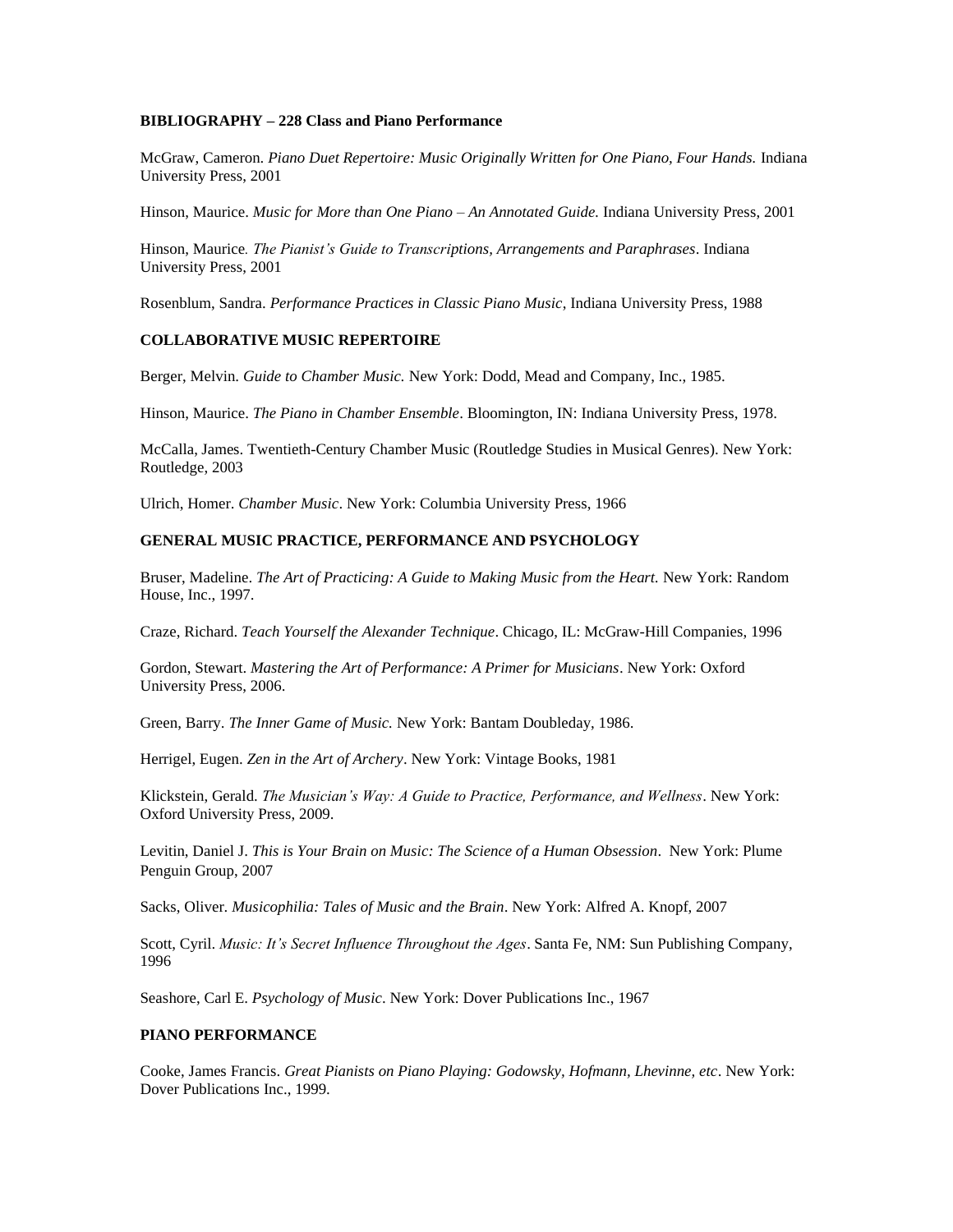Gerig, Reginald R. *Famous Pianists and Their Technique*. Bloomington, IN: Indiana University Press, 2007

Hinson, Maurice. *The Pianist's Dictionary*. Bloomington, IN: Indiana University Press, 2004.

Hofmann, Josef. *Piano Playing with Piano Questions Answered*. New York: Dover Publications Inc., 1976.

Lhevinne, Josef. *Basic Principles in Pianoforte Playing*. New York: Dover Publications Inc., 1972.

Mark, Thomas. *What Every Pianist Needs to Know About the Body*. Cincinnati, OH: GIA Publications, 2004.

Schick, Robert D. *The Vengerova System of Piano Playing*. West Chester, PE: Pennsylvania State University Press, 1982

Schultz, Arnold. *The Riddle of the Pianist's Finger*. New York: Carl Fischer, 1936

Whiteside, Abby. *Abby Whiteside on Piano Playing.* New York: C. Scribner's Sons, 1955 (Paperback Reprint Portland. OR: Amadeus Press, 1997).

#### **GENERAL MUSIC HISTORY**

Abse, Dannie and Joan. *The Music Lover's Literary Companion*. London, England: JR Books, 2009

Lebrecht, Norman. *Who Killed Classical Music? : Maestros, Managers and Corporate Politics.* New York: Birch Lane Press, 1997

Ross, Alex. *The Rest is Noise: Listening to the Twentieth Century*. New York: Farrar, Straus and Giroux, 2008

Sadie, Stanley and Tyrrell, John. *The New Grove Dictionary of Music and Musicians: 29 Volumes with Index*. New York: Oxford University Press, 2004

Schonberg, Harold C. *The Lives of the Great Composers*. New York: W.W. Norton and Company, Inc., 1970.

Schonberg, Harold. *The Great Pianists: From Mozart to the Present*. New York: Simon and Schuster, 1987.

# **RECOMMENDED BIOGRAPHIES**

Bowen, Catherine Drinker and Von Meck, Barbara. *"Beloved Friend": The Story of Tchaikowsky and Nadejda von Meck.* New York: Random House, 1937

Eisler, Benita. *Chopin's Funeral*. New York: Vintage Books (Random House), 2003.

Geiringer, Karl and Irene. *Haydn: A Creative Life in Music*. New York: W.W. Norton & Company, 1946

Horgan, Paul. *Encounters with Stravinsky*. New York: Farrar, Straus and Giroux, 1972

Landis, J.D. *Longing* (Clara and Robert Schumann) London, England: Snowbooks Ltd., 2000.

Liszt, Franz. *Life of Chopin*. New York: Dover Publications, Inc., 2009 Nauhaus, Gerd. *The Marriage Diaries of Robert and Clara Schumann*.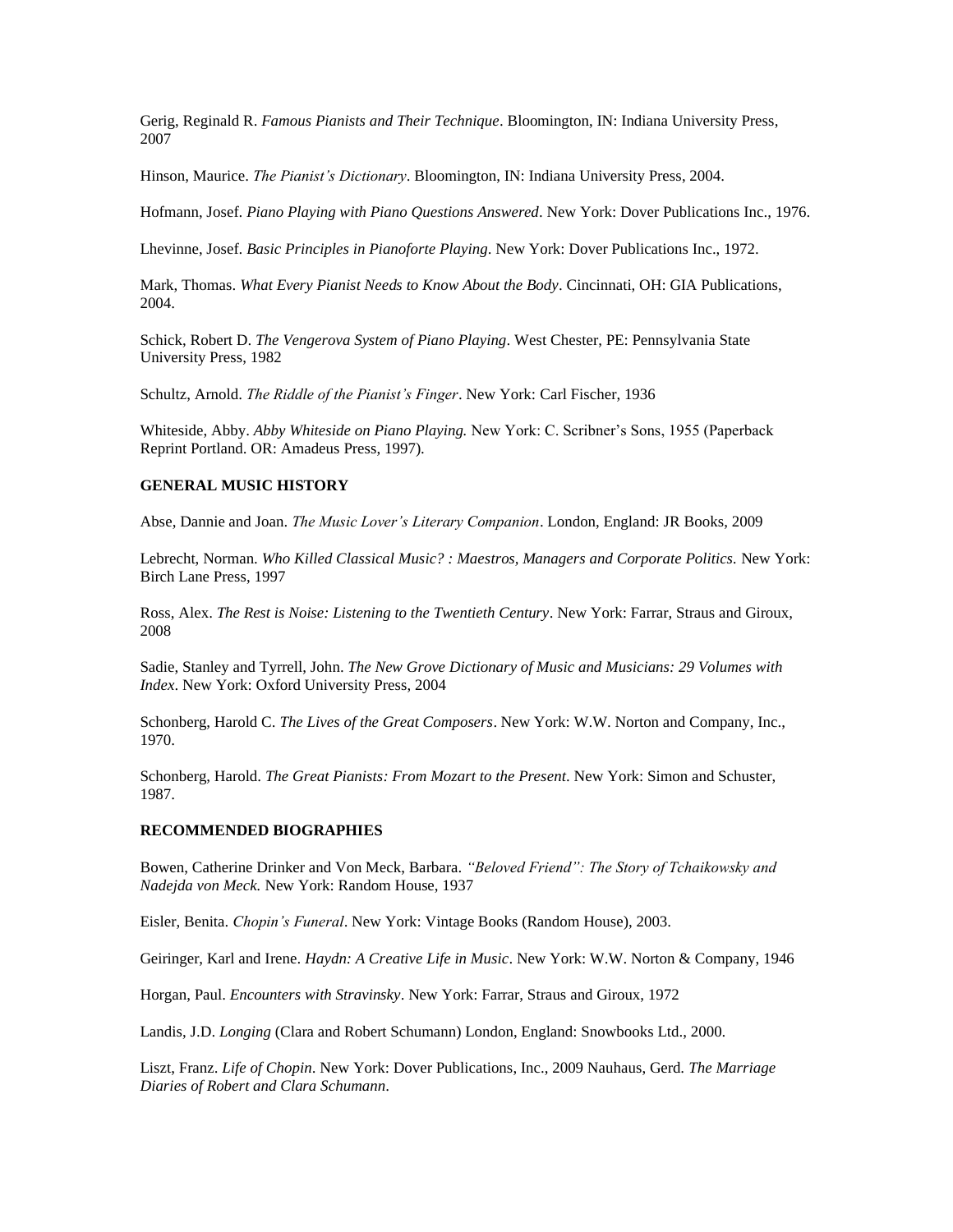Boston, MA: Northeastern University Press, 1993

Ostwald, Peter. *Schumann The Inner Voices of a Musical Genius*. Boston, MA: Northeastern University Press, 1987.

Robinson, Harlow. *Sergei Prokofiev*. New York: Paragon House Publishers, 1988.

Schindler, Anton Felix. *Beethoven As I Knew Him*. New York: Dover Publications Inc., 1996

Shostakovich, Dmitri. *Testimony: The Memoirs of Dmitri Shostakovich as Related to and Edited by Solomon Volkov*. New York: Proscenium Publishers Inc., 1979.

Swafford, Jan. *Johannes Brahms: A Biography*. New York: Alfred A. Knopf, 1997

Thayer, Alexander Wheelock. *Life of Beethoven* (Edited by Elliot Forbes). Princeton, NJ: Princeton University Press, 1973.

Walker, Alan. *Liszt* (3 Vols: The Virtuoso Years, The Weimar Years and The Final Years). Ithica, NY: Cornell University Press, 1983.

Weiss, David*. Sacred and Profane: A Novel of the Life and Times of Mozart*. London, England: William Morrow and Company, 1968.

Wolff, Christoph. *Johann Sebastian Bach: The Learned Musician*. New York: W.W. Norton & Company, 2000

#### **INTERNET RESOURCES**

#### www.imslp.com

International Music Score Library Project: The Petrucci Library. An online music library providing public domain music scores free of charge in PDF format.

#### www.elibron.com

Internet replicas of rare and hard to find books, music scores, art and literature for download and purchase.

www.sheetmusicplus.com

My number one choice for an online music store. Excellent inventory and fast shipping and service.

https://urresearch.rochester.edu/viewInstitutionalCollection.action?col lectionId=63

UR Research: The Sibley Music Library at the University of Rochester. An online music library providing rare and historic music scores free of charge in PDF format.

#### http://www.worldcat.org/advancedsearch

An international library search engine. Find any rare or hard to find music score, recording or publication via inter-library loan.

#### http://www.piano.ru/library-e.html

The Russian Music Score Library. Another fine online library of free scores all of which are in the public domain.